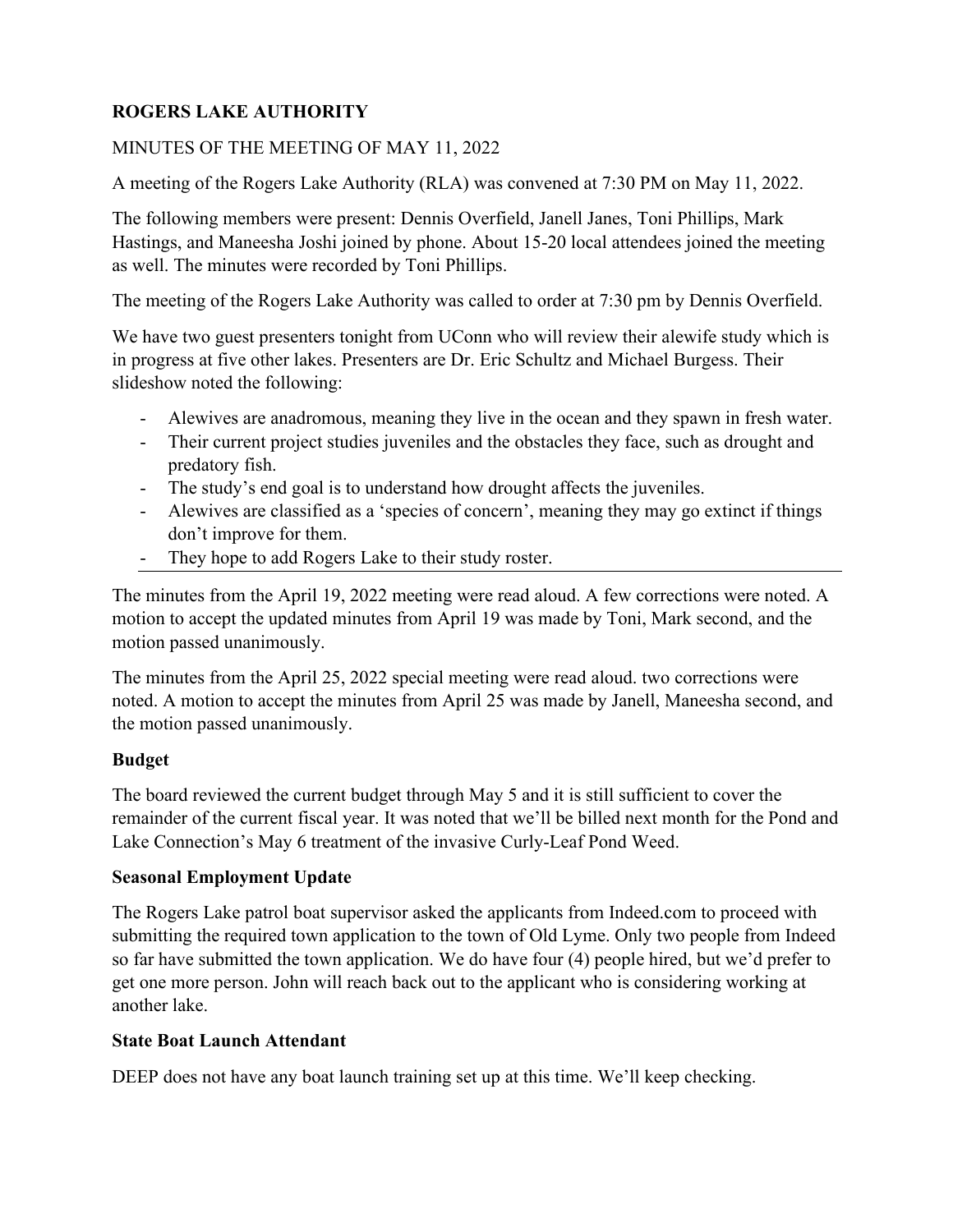# **Patrol Boat**

The town of Lyme so far has insurance on only the boat trailer. We will not use the boat until it also is insured. The Lyme selectman asked for information about the boat and Dennis provided that info to him. After some back and forth, currently the issue to get the boat insured is with Old Lyme.

### **Purchase of Sandbar Buoy**

Sandbar buoy is ordered. When in, Dennis will pick it up.

### **New Business**

*Note: At approximately 45 minutes into the meeting, a number of unrecognized comments and questions came from the local attendees. The Chair of meeting explained that the meeting was held under Roberts Rules of Order and that comments would be heard at the end of the meeting. Comments from the local attendees continued and became loud and disruptive. The Chair called Old Lyme police and requested an officer's presence to help restore order to the meeting. Officers arrived and remained until the end of the meeting.* 

We reviewed the pros and cons of the two water quality testing quotes. SWCA is \$8,725 for testing 2 times/year and a report. Yale is \$8,000 for testing 15 times/year and a report. Yale also has about 20 years of historical data about the water of Rogers Lake. Toni made a motion to hire Yale for the water quality testing, Janell second, and the motion passed by all with one abstention.

The contract is out for the removal of the Asian clam at Hains Park area and at Whale Island. Dennis met with Old Lyme Parks & Recreation's Don Bugbee, advising him that the removal work will be done weekdays during the daytime. It shouldn't disturb the rowers. The removal will be done by hand-harvesting, utilizing a grid system to help ensure success.

The day of the curly-leaf pond weed treatment, May 6, Dennis went around the lake with the applicators and more curly-leaf was found in addition to the originally identified one acre. Note that the survey for it was done at a time of the year when the curly-leaf had already died off. For this reason, 2.5 acres were treated. The treatment was advertised on both town websites, in the newspaper, and Pond & Lake Connection put up 36 signs at telephone/light poles. Janell made a suggestion that next time we have a treatment, we also should put signs up at start of Grassy Hill Rd and start of Rogers Lake Trail. We will do this in the future. An attendee later suggested the location where Bill Hill and Blood Street meet is another good location for an additional sign, besides Grassy Hill and Rogers Lake Trail.

Regarding the spring newsletter, some minor suggestions were given to Janell. She noted she'll send out a final draft for RLA to sign off on. She expects the newsletter will be in mailboxes the week of Memorial Day.

#### **Public Comment included discussions on:**

Preference for a one-way sign being installed on the island.

Request for weed treatment notifications on Blood Street.